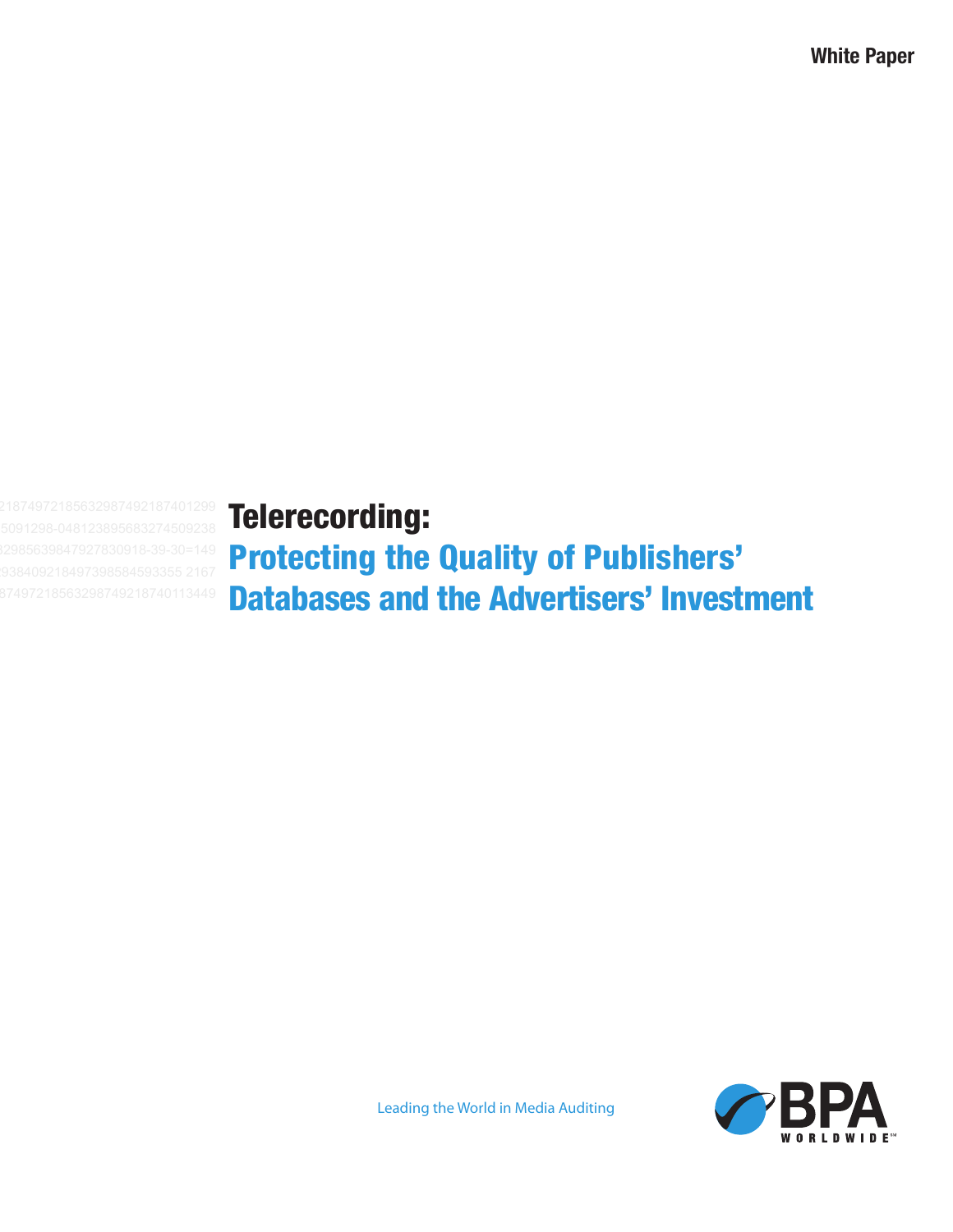

# BPA's Telerecording Initiative: Protecting the Quality of Publishers' Databases and the Advertisers' Investment

#### **Summary**

BPA Worldwide requires media owners to record any outbound telephone solicitations to receive free magazines.

The driving force behind this requirement to receive free magazines has always been to ensure and enhance the integrity of requests that are obtained via telemarketing efforts. Currently, telerecording is, uncontestably, the best method to ensure the quality of the telecommunications source request and data gathering.

Media owners agree that telephone solicitation is vital to maintaining and growing their subscriber base. "Telemarketing continues to be a primary source for re-verification and new name efforts," reports Brenda Roode, Audience Marketing Manager at Penton Media. "Telemarketing actually fills the gap for some other direct request reverification sources that do not meet projections."

#### **Marketplace Realities**

Upon examination of the b-to-b publishing marketplace, one can understand why the integrity of telecommunication sources is so vital to the industry.

> • B-to-B publications are more reliant than ever on telemarketing for acquiring and renewing qualified individuals. Indeed, telemarketing has eclipsed written sources, to become the number-one source of b-to-b publication personal direct request, non-paid subscriptions. According to an American Business Media Circulation Committee analysis of circulation statement data, telemarketing as a source accounted for 30.7% of individuals across audited publications, versus written sources' 19.7%. In real numbers, telemarketing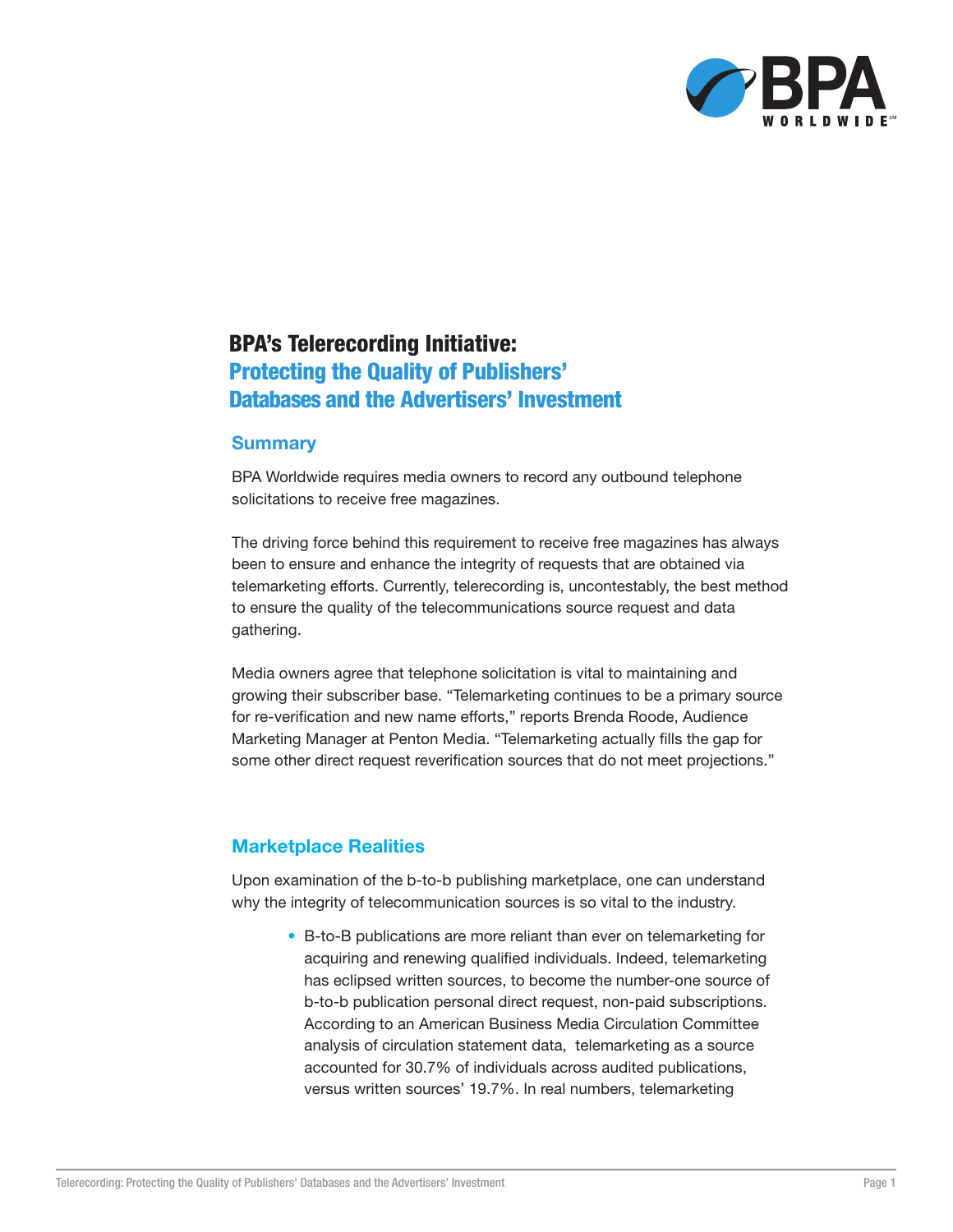

sources made up 20.9 million subscribers against written's 13.4 million

- Advertisers and media buyers are more focused than ever on accountability and demonstrating return on investment for their advertising dollars.
- Historically, the advertising community had not been receptive to media owner proposals of allowing telemarketed subscriptions to be incorporated with "written direct request" for purposes of reporting on the circulation statement. However, with the advent of the telerecording rule, key advertiser and media buyer executives on BPA's Board and advisory committees agreed that universal outbound recording represented an important step in providing the quality control assurance they required as a prerequisite to approving a revised reporting format in which written, telemarketing and, potentially, Internet/email are consolidated. As a result, effective with the June 2009 reporting period, the BPA Board approved the consolidation of request sources to simply "Direct Request" from the previous "Written", "Telecommunication" and "Electronic" requestor source breakouts.
- Alarming increases in identity theft and concern about potential misuse of personal information are creating growing resistance to requests for such information, including the collection of "Personal Identifiers," or "PIs," in the absence of recording, to provide auditors with a method of verifying requests. (Under BPA rules already in effect, the PI question need not be asked if a call is recorded.)

Taken together, the media owner, advertiser and agency executives on the BPA Board concurred that these facts pointed to the need for action that would safeguard and enhance the viability and status of the telemarketing source for the years ahead, and that outbound recording represents the most effective and efficient means to this end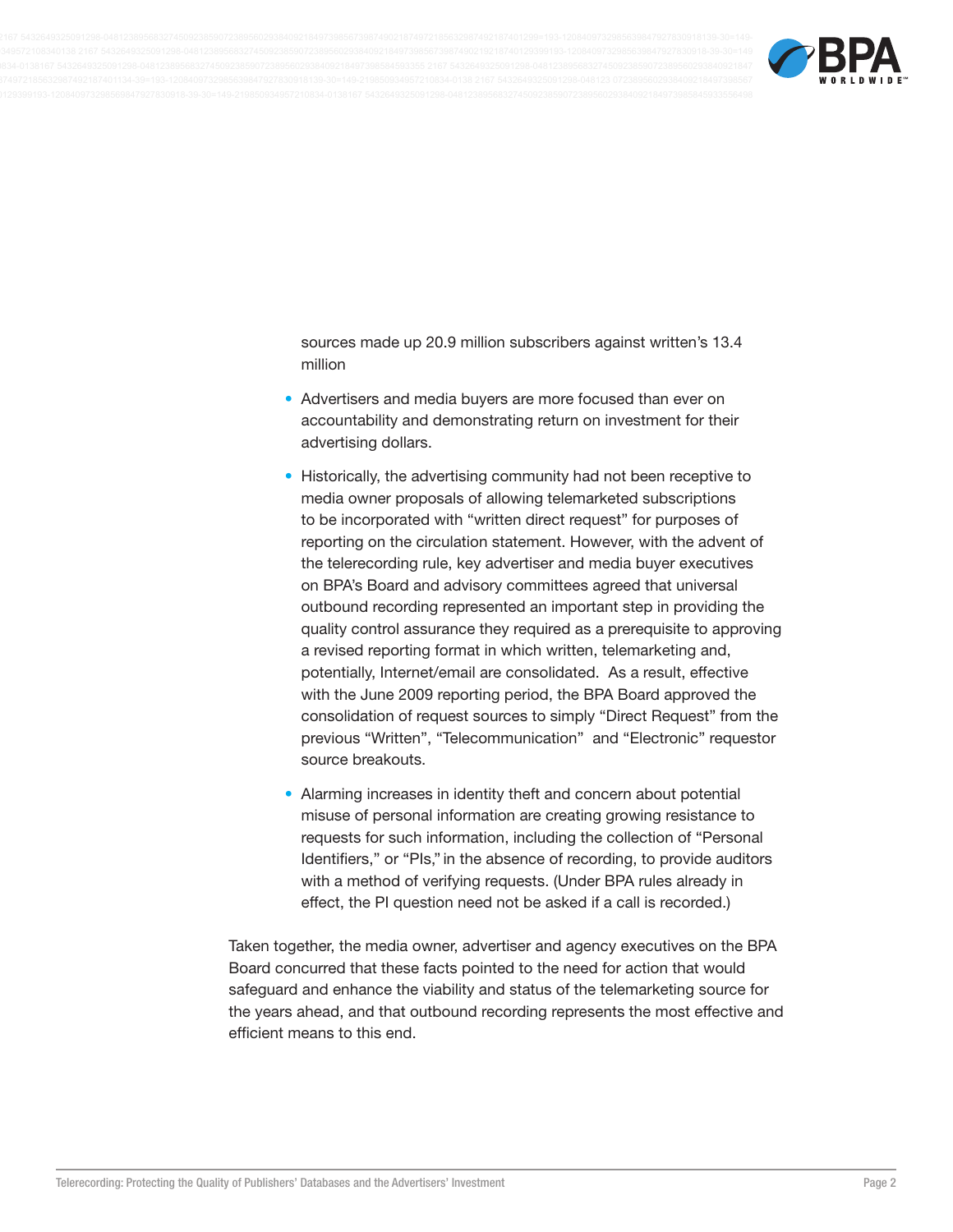

The growing importance of telemarketing as a source is precisely the reason that media owners and media buyers on BPA's Board ultimately voted to take the necessary steps to ensure that the value of the circulation generated by telemarketing is beyond question, as far as advertisers and media buyers are concerned. Recognizing advertisers' greatly heightened emphasis on accountability, these executives - as well as the leading telemarketers who comprise BPA's Teleservices Advisory Committee - determined that it was in the best interests of the industry to be able to demonstrate beyond any doubt that telemarketing is a source that deserves to stand head-to-head with written and Internet sources.

## **Operational Advantages**

Looking at the full picture, the advantages that are recognized via recording including the ability to maximize the yield and efficiency of calls, as well as reduce some auditing cost factors - will over time counterbalance, and outweigh, any short-term additional costs.

Specifically, outbound recording enables the following operational advantages:

- Gathering of multiple personal requests either directly from multiple recipients or from recipients' assistants - for the same publication in a single call.
- Gathering of multiple title requests Media owners have also discovered that multi-title telemarketing can lead to significant reductions in costs.

"I have been using a multi-sub telemarketing campaign this year," Roode explains. "The effort has netted measurable savings across the titles and I've been very pleased with the volume of orders."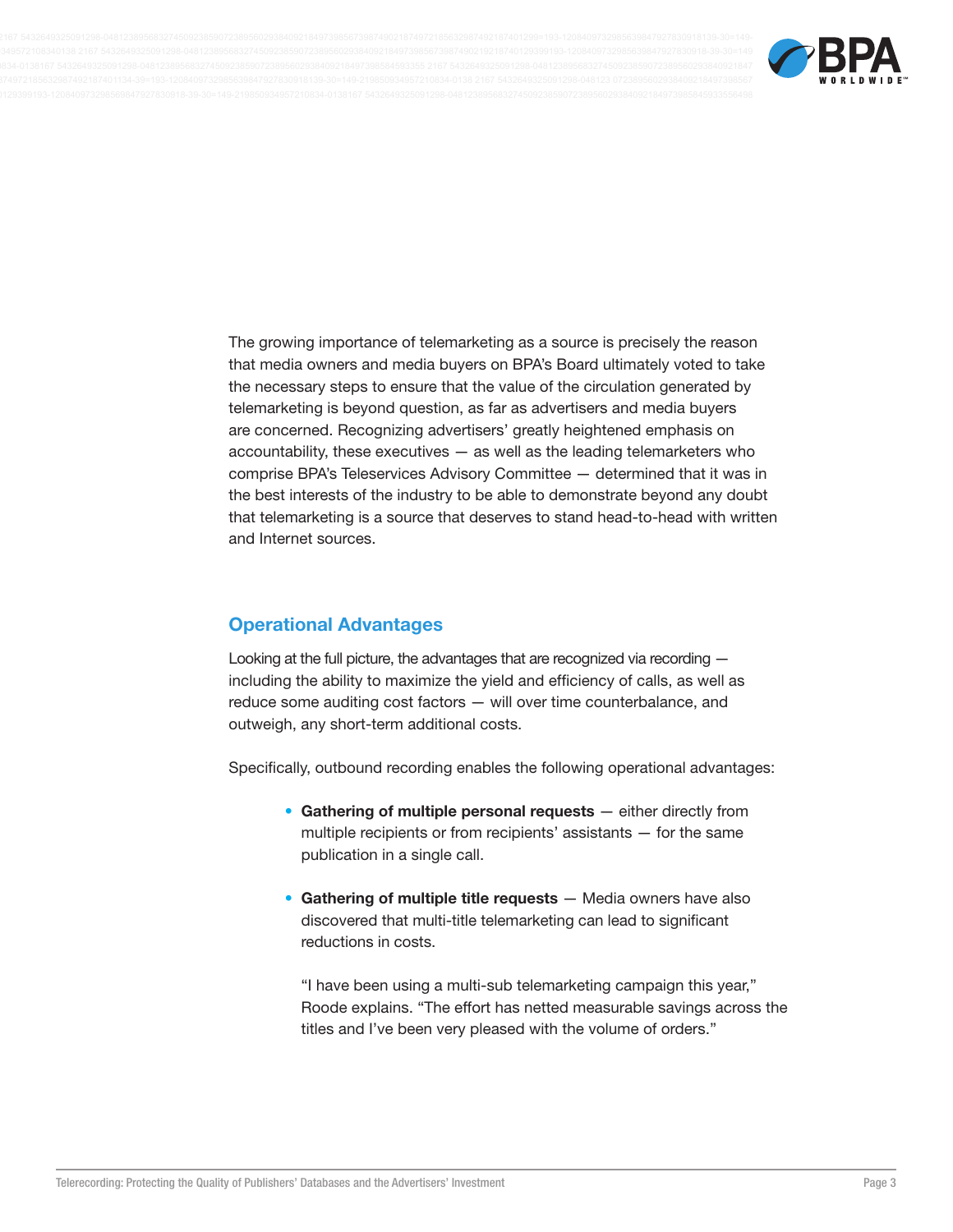

• Foregoing the necessity to ask existing and prospective subscribers the "Personal Identifier" question. Importantly, many leading telemarketers who record calls report that, today, asking the PI question is more likely to depress response (i.e., cause business professionals to end a call, or "drop off") than disclosing that the call is being recorded. These telemarketers point out that, whereas personal questions are viewed with increasing suspicion, people are increasingly accustomed to being informed that a call is being recorded for customer service or other reasons.

Media owners also understand that removing the PI question can aid in the recording process. "Not having to ask [the PI question] now is avoiding the bad will we used to generate when asking it," notes Christina LaMarca, Circulation Director at Institutional Investor. "Subscribers never understood the concept of a PI question because it always makes them feel as though their identity is being compromised, so recording is going to help."

Penton's Roode concurs, "Removing the [personal identifier] makes the call less invasive which in turn, provides a more favorable telemarketing experience for our subscribers. We worked diligently this year to clean up our qualification forms to save time/money, and removing the PI question helped the process."

> • Decreased auditing confirmations, resulting in lower costs for this component of the circulation audit. In most cases, recording enables BPA to significantly reduce the number of calls made to subscribers by BPA staff for the purpose of verifying a subscription's requested status and the accuracy of the demographic data collected. The number of verification calls is directly reflected in an individual media owner's cost per audit.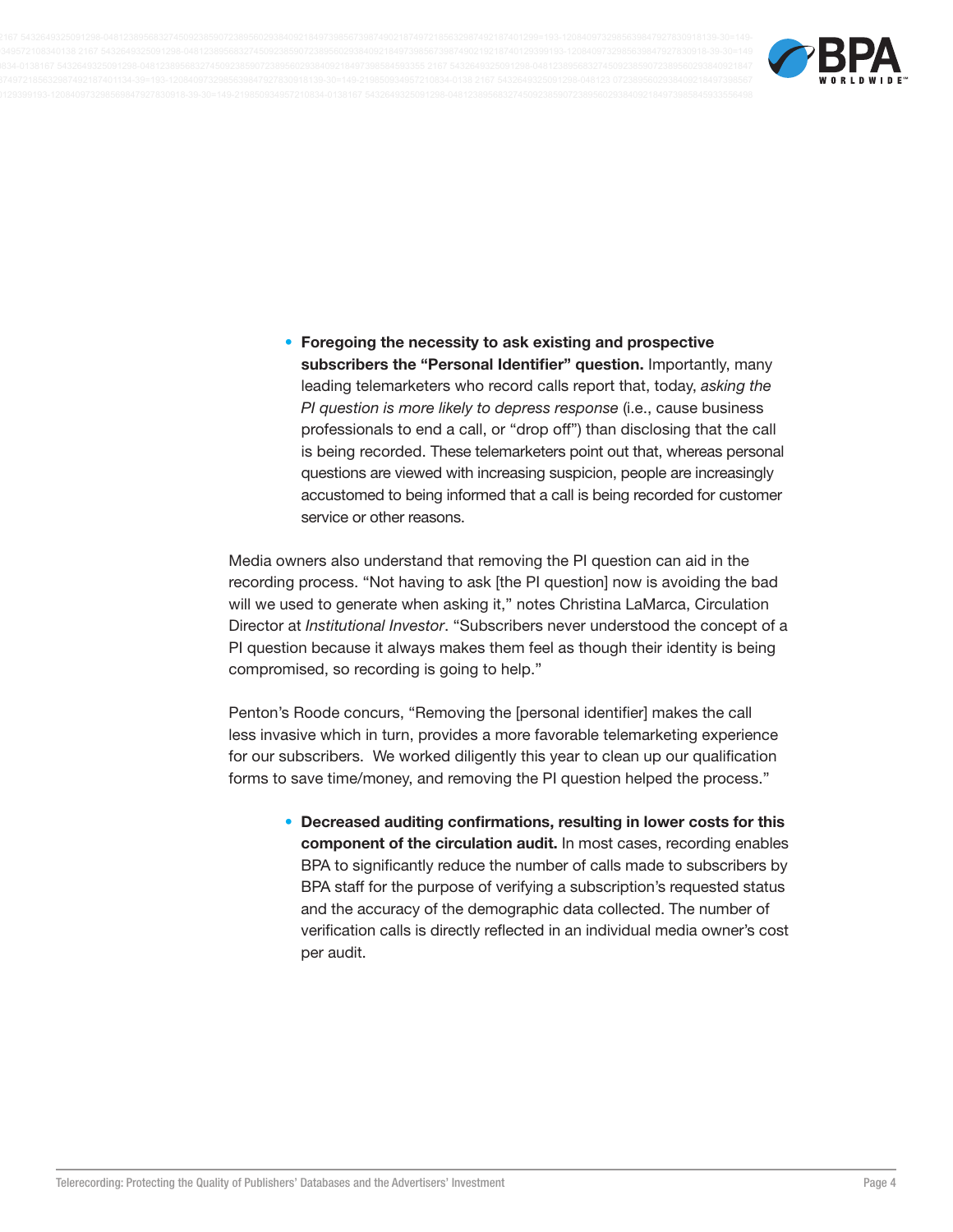

• Significantly enhanced potential for gaining the advertising community's approval for reporting telemarketing, along with written and Internet/email, in a consolidated format. Again, the enhanced quality control assurance made possible by universal outbound recording is a critical step in this direction, in the minds of many in the b-to-b advertising/media buying community.

Additional important facts about outbound recording and the steps being taken to ensure that the industry complies as seamlessly and cost-effectively as possible:

> • Recording software and equipment technology continues to become cheaper and faster.

#### **Competing in the Marketplace**

BPA member media owners understand the need to safeguard their interests for the longer term—including their ability to compete effectively for advertising dollars in an increasingly challenging marketplace. This is why a number of the leading b-to-b media company members have for some time voluntarily required full recording capability as a prerequisite for using any telemarketing vendor.

In those cases where media owners choose to conduct their recordings internally, initial set up costs can be very minimal. With very little online research, BPA staff was able to locate and test in-house telemarketing recording devices that managed the process and cost as little as \$200 to launch.

#### **An Exemption to the Rule**

Prior to its onset, at least one market  $-$  the government market  $-$  experienced challenges with the new recording rules. Government employees proved to be extremely sensitive to the recording of telephone conversations, leading to a declining rate on controlled circulation telecommunication-sourced subscribers and financial hardship for those magazines serving the government market. In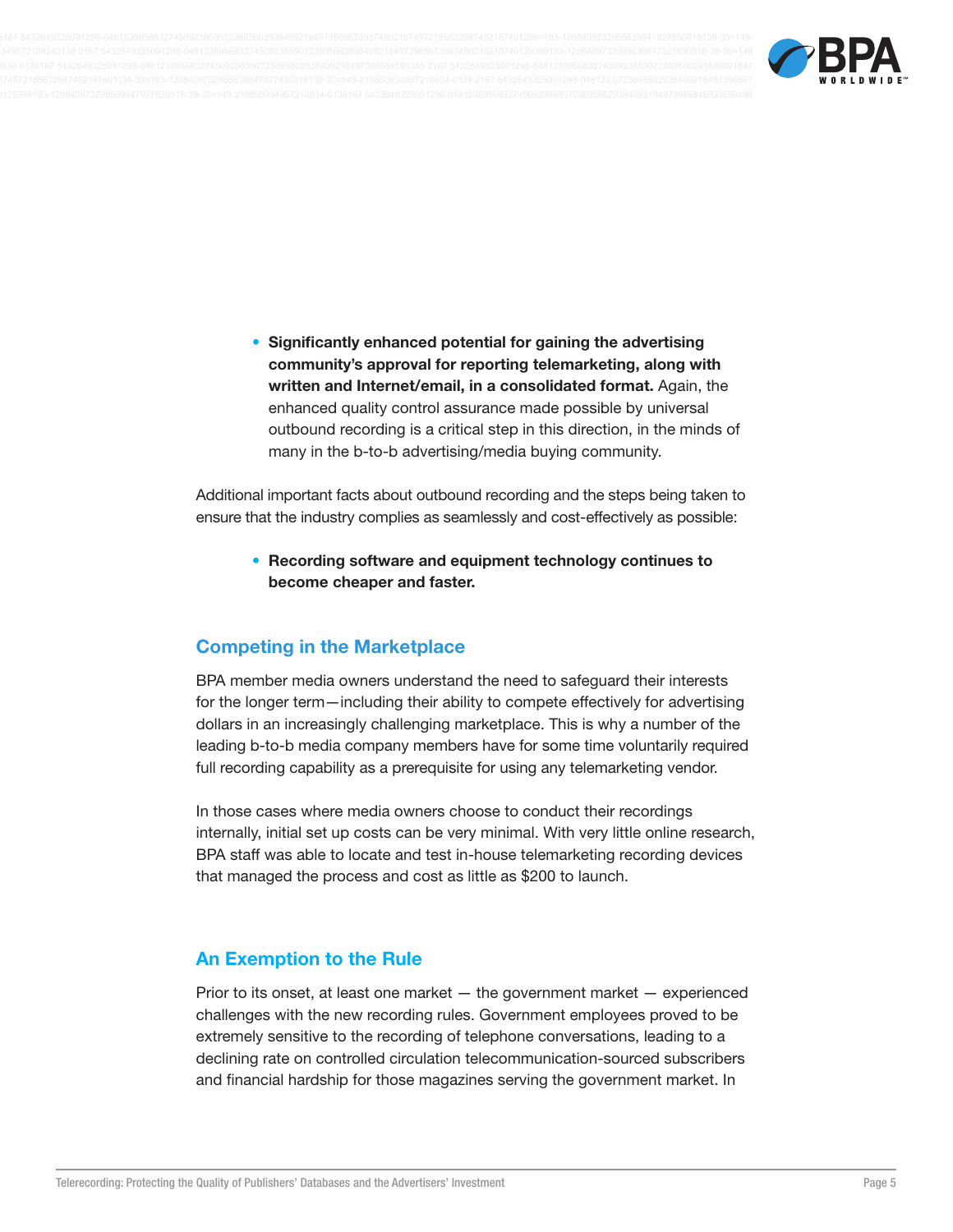

short, publishers feared the loss of subscribers who, while otherwise qualified, refused to be recorded.

However, our advisory committees and boards agreed that one market should not be singled out. Instead, the rule should accommodate those individuals regardless of market - who do not want to be recorded.

In response to this industry-wide feedback, BPA's Board voted to allow publishers to revert to the former methodology of offering a personal identification question for those qualified subscribers who refuse to be recorded. For refusals, the following conditions must be met:

> • A question approximating the following must be asked and answered during the telephone interview: "Do you wish to receive (continue to receive) this publication? (Yes/No). A personal identifying question must be asked and answered. Some examples..."To permit future verification or your request, please give us your month and/or date of birth, mother's maiden name or high school graduated from." Once a particular question is used and the answer stored, a different question must be used for future request questions.

One question that has been posed to BPA regarding this rule amendment is: "What if a publisher claims that half of their telemarketing file refused to be recorded?" In these cases, BPA will audit according to the PI standards in use up until this point. Over time, BPA will build trend data based upon the results, just as we currently have in place for our Confirmations Department. We will quickly determine what the normal refusal rate is overall and by market. For example, if three publications in a market have a 2% refusal rate and the fourth has a 59%, we will be able to draw some concrete conclusions.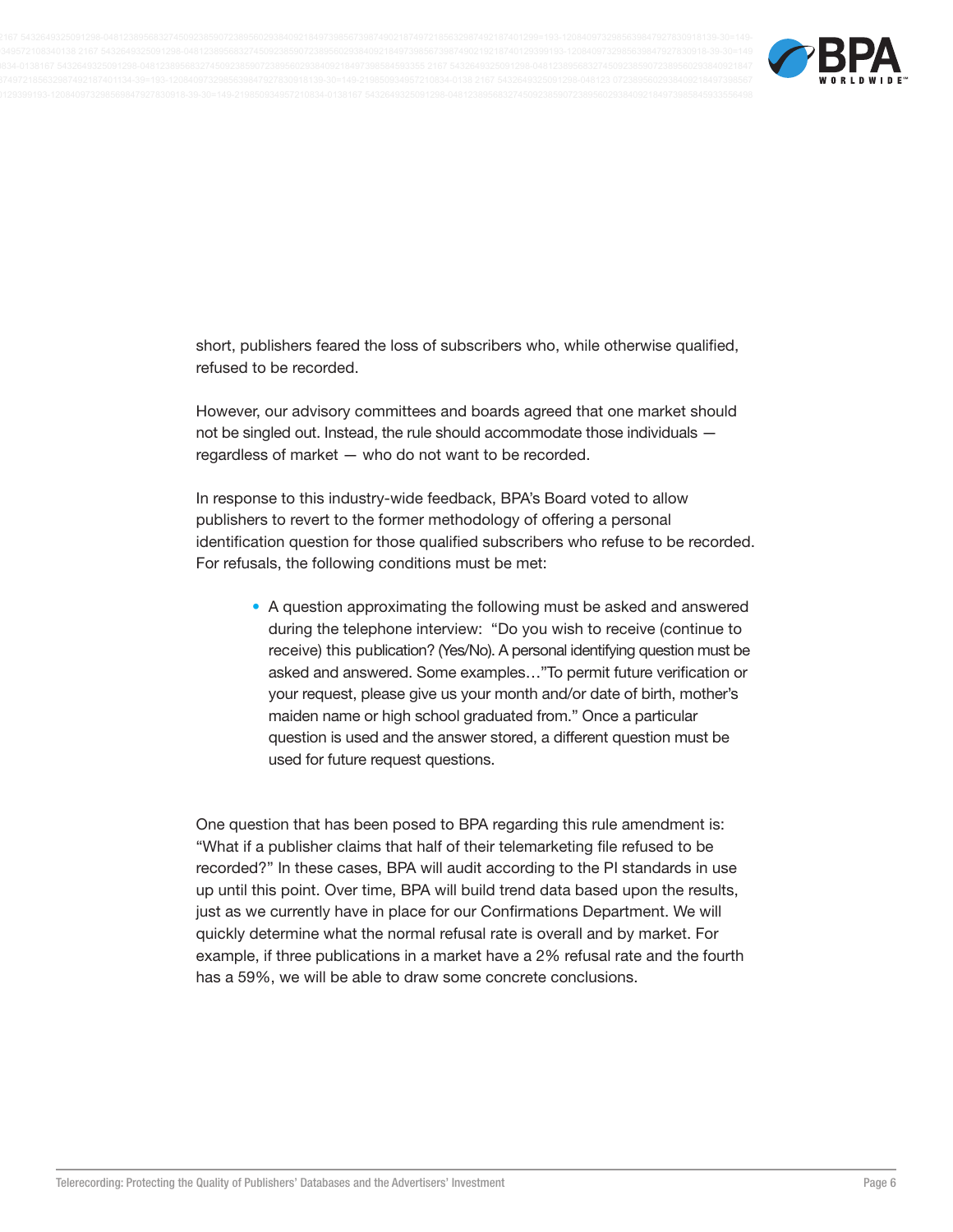

### **Conclusion**

BPA, a founding member of the International Federation of Audit Bureaux of Circulations (IFABC), has advised all members of the IFABC of BPA's rule change and of the need for recording as a recommended best business practice to ensure quality databases of individuals for free b-to-b publications and to provide assurance for advertising investments. It is BPA's position that all free b-to-b publications  $-$  wherever they are produced in the world  $-$  using teleservices to solicit requests to receive publications should be recorded.

If telerecording is not being used, here is what could be happening: "

- Telemarketing representatives may not be as thorough when interviewing existing and potential subscribers;
- Every drop in call quality leads to a subsequent decrease in quality of the subscriber database.

If telemarketers do not qualify subscribers correctly, the resulting database will be: "

- Off the mark for the advertisers you are trying to reach;
- Out of focus for the editor within the context they write;
- Out of touch with the true target audience who regard your publication as a "must read."

This all adds up to lower engagement, lack of response and, ultimately, wasted advertising dollars. Don't let this happen to you

Media buyers and advertisers should demand best business practices from the media in which you buy. Insist media owners building audience through telemarketing is recorded. Demand BPA Worldwide to ensure your b-to-b media investment.